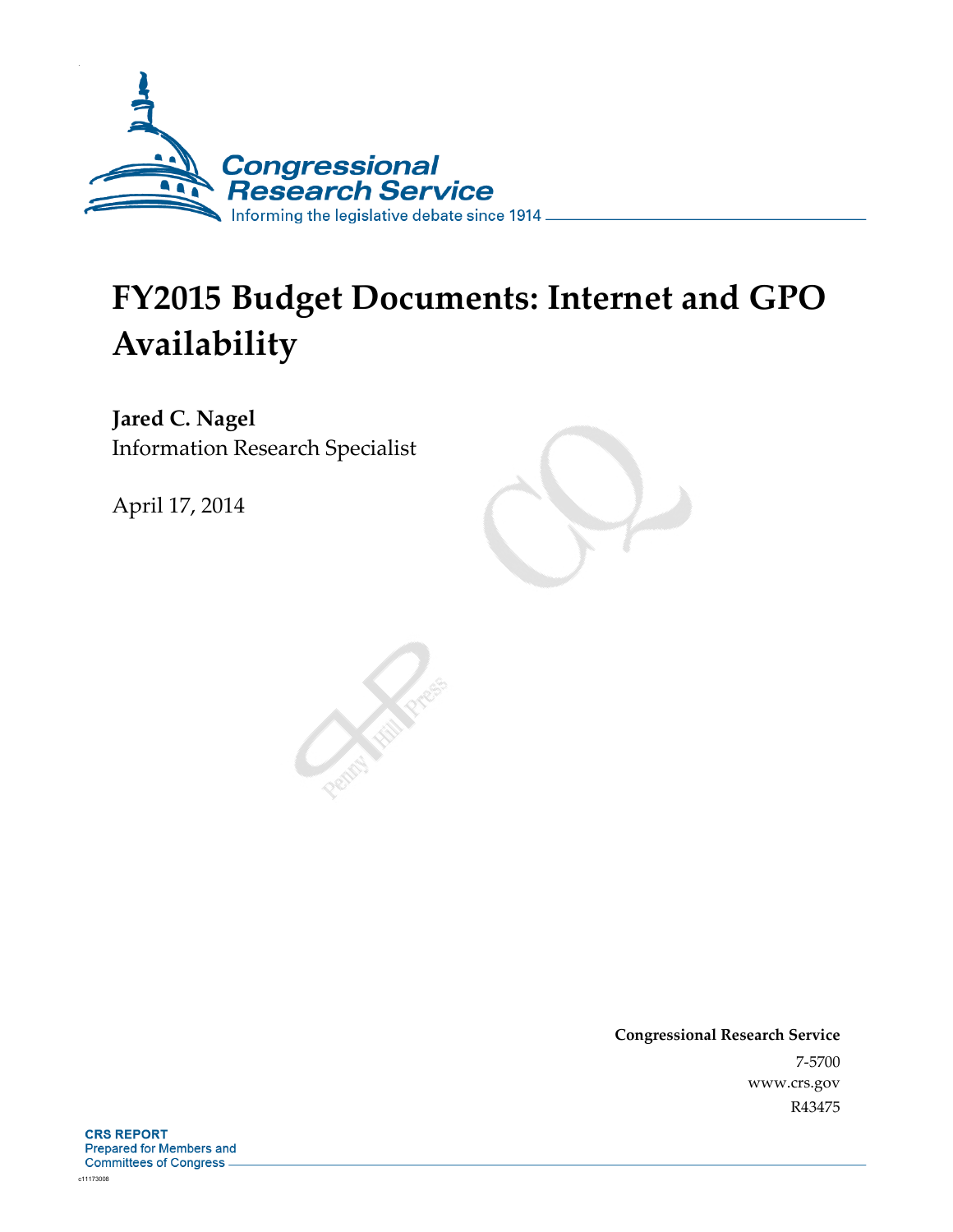### **Summary**

.

Every year the President submits a series of volumes to Congress containing the President's proposed budget for the coming fiscal year. The President's submission is required on or after the first Monday in January but not later than the first Monday in February.

This report provides brief descriptions of the budget volumes and related documents, together with Internet addresses, Government Printing Office (GPO) stock numbers, and prices for obtaining print copies of these publications. It also explains how to find the locations of government depository libraries, which can provide both printed copies for reference use and Internet access to the online versions. This report will be updated as events warrant.

Please note that neither the Congressional Research Service (CRS) nor the Library of Congress (LOC) distributes print copies of the budget documents.

**Contraction**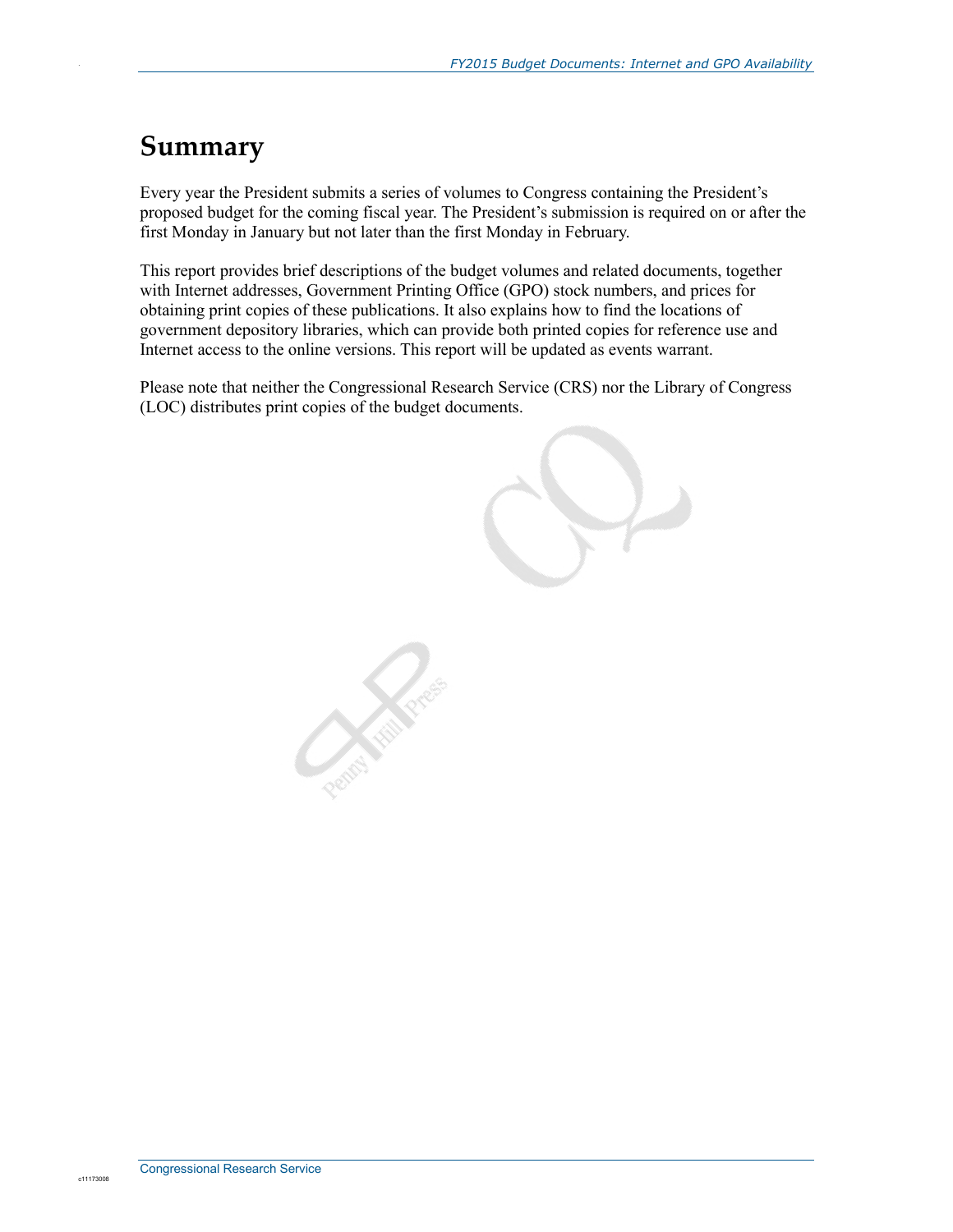# **Contents**

.

| Analytical Perspectives, Budget of the United States Government, Fiscal Year 2015 2 |  |  |
|-------------------------------------------------------------------------------------|--|--|
|                                                                                     |  |  |
| Historical Tables, Budget of the United States Government, Fiscal Year 2015         |  |  |
|                                                                                     |  |  |
|                                                                                     |  |  |
|                                                                                     |  |  |
|                                                                                     |  |  |
|                                                                                     |  |  |
|                                                                                     |  |  |
|                                                                                     |  |  |
|                                                                                     |  |  |
|                                                                                     |  |  |
| and the control of the con-                                                         |  |  |
|                                                                                     |  |  |
|                                                                                     |  |  |
|                                                                                     |  |  |

### **Contacts**

| Contacts                   |  |
|----------------------------|--|
| Author Contact Information |  |
|                            |  |
|                            |  |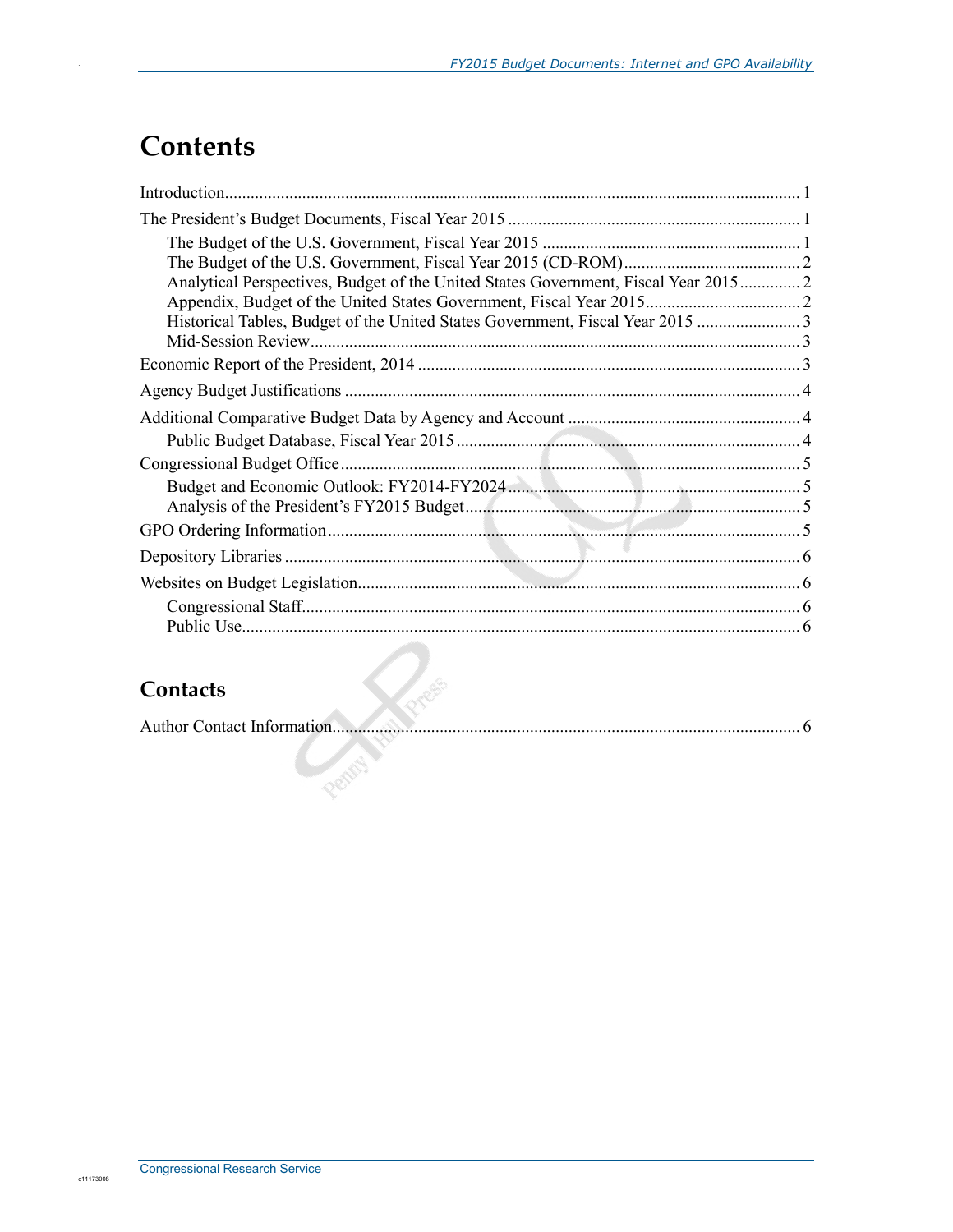# **Introduction**

.

The President's budget for FY2015 consists of a multivolume set of materials issued by the Office of Management and Budget (OMB). The materials contain information on new budget proposals, summary tables, detailed financial information on individual programs and accounts, economic analysis, historical data, explanations of the budget processes, and supporting documents. Every year the President submits these materials to Congress at the start of the budget cycle for the next fiscal year. The President's submission is required on or after the first Monday in January but no later than the first Monday in February (31 U.S.C. §1105a). The FY2015 Budget materials were submitted in two releases on March 4, 2014, and March 10, 2014.<sup>1</sup>

Other budget-related documents include the annual *Economic Report of the President*, issued in March by the Council of Economic Advisors, and the *Budget and Economic Outlook*, an annual publication issued by the Congressional Budget Office (CBO). Details on these publications are included in this report.

# **The President's Budget Documents, Fiscal Year 2015**

Both OMB and the Government Printing Office (GPO) provide Internet access to the main and supporting budget documents, spreadsheet files, the public budget database, and budget amendments and supplementals proposed by the President: see http://www.whitehouse.gov/omb/ budget and http://www.gpo.gov/fdsys/browse/collectionGPO.action?collectionCode=BUDGET, respectively.

Information on purchasing print copies of these documents appears below, along with a brief description of the contents of each document. OMB provides additional summary table information on agency budgets and key issues in the form of fact sheets, found at http://www.whitehouse.gov/omb/budget\_factsheets\_key.

#### **The Budget of the U.S. Government, Fiscal Year 2015**

The annual Budget submission contains information, charts, and graphs pertaining to the President's new budget proposals and overviews of government activities by agency and topic (e.g., "National Intelligence Program" and "Creating a 21st Century Government"). Summary tables (pp. 161-208) contain projections of budget baselines, receipts, and outlays; deficits; debt; discretionary spending; and economic projections from FY2013 to FY2024. Federal programs that have been recommended by the Administration for termination or reduction are detailed in the document entitled *Cuts, Consolidations, and Savings*, available at http://www.whitehouse.gov/sites/default/files/omb/budget/fy2015/assets/ccs.pdf.

(GPO stock number 041-001-00705-9, 218 pages)

1

<sup>1</sup> For additional information on the timing of the Presidential Budget submission see CRS Report R43163, *The President's Budget: Overview of Structure and Timing of Submission to Congress*, by Michelle D. Christensen. Transcripts of a White House press conference noting a delay in the FY2015 Budget release are available at http://www.whitehouse.gov/the-press-office/2014/02/04/press-briefing-press-secretary-jay-carney-242014.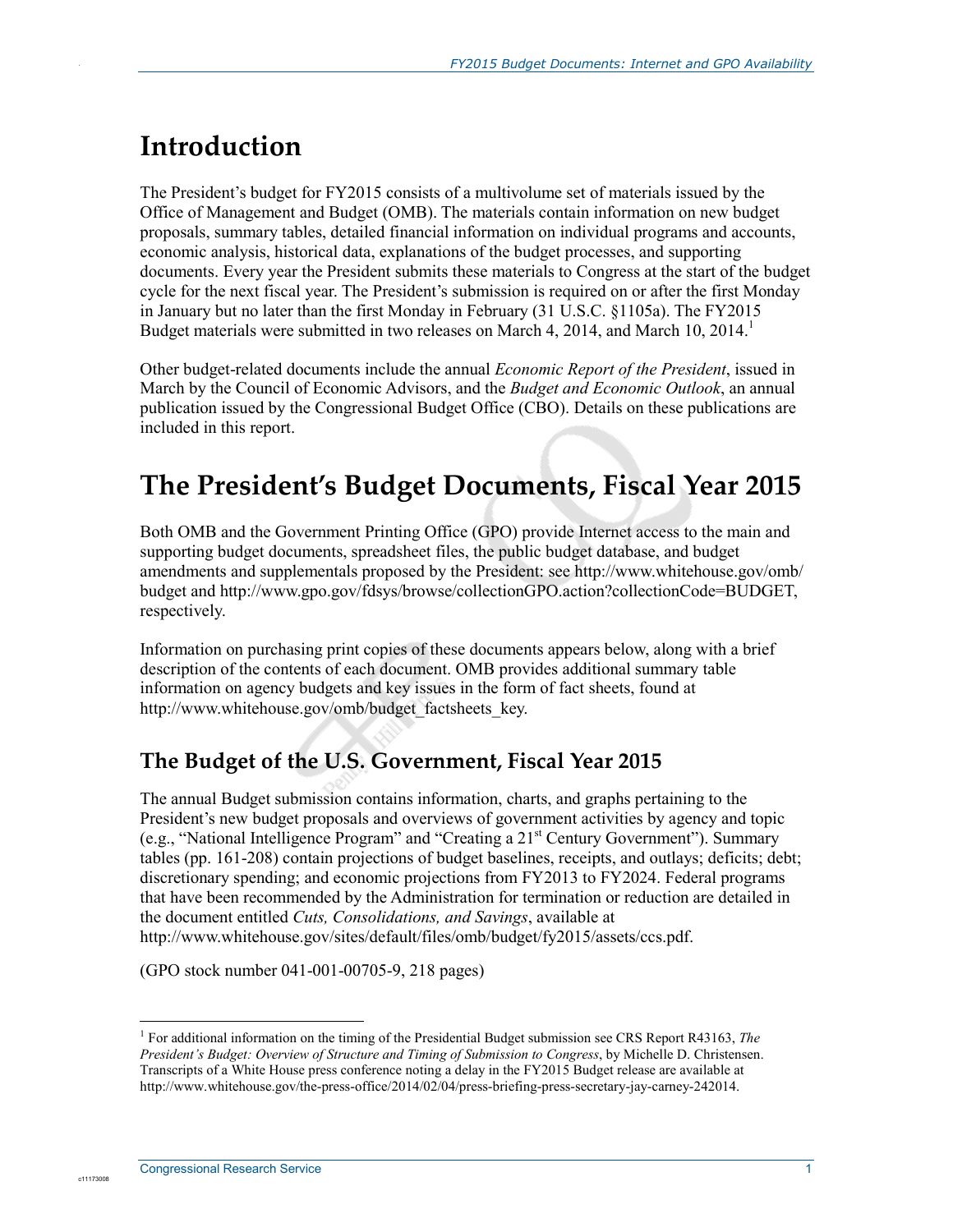#### **The Budget of the U.S. Government, Fiscal Year 2015 (CD-ROM)**

The *FY2015 Budget* CD-ROM contains the full content of the budget documents and most supporting documents for the budget in PDF files. Some data files are also included in spreadsheet format. The CD-ROM provides software to search, display, and print.

(GPO stock number 041-001-00703-2, \$28)

.

### **Analytical Perspectives, Budget of the United States Government, Fiscal Year 2015**

This volume includes economic, accounting, and crosscutting analyses of government programs and activities designed to highlight specific subject areas and places the budget in perspective. It also includes information on federal receipts and collections, analysis of federal spending, detailed information on federal borrowing and debt, baseline or current service estimates, and other technical presentations. Chapter 15, "Aid to State and Local Governments," contains a series of tables (pp. 243-290) that provide selected grant and other federal assistance data by state.

The *FY2015 Analytical Perspectives* volume contains supplemental materials including tables showing the budget by agency and account and by function, sub-function, and program.<sup>2</sup> The supplemental materials also include data on direct and guaranteed loan transactions of the federal government. The supplemental material is available on a CD-ROM, in the printed document, or on the GPO website at http://www.gpo.gov/fdsys/browse/collectionGPO.action?collectionCode= BUDGET.

(GPO stock number 041-001-00706-7, \$55, 430 pages)

#### **Appendix, Budget of the United States Government, Fiscal Year 2015**

Designed primarily for the use of the House and Senate appropriations committees, the *FY2015 Appendix* contains more detailed financial information on individual programs and appropriations accounts than any of the other budget documents submitted by the President. For each agency it provides the following:

- Proposed text of the appropriation language;
- Budget schedules for each account;
- New legislative proposals;
- Explanations of the work to be performed and the funds needed; and
- Proposed general provisions applicable to the appropriations of entire agencies or groups of agencies.

 2 The President's FY2015 budget includes a "Glossary of Budget Terms" within *Analytical Perspectives*. See pp. 107- 110.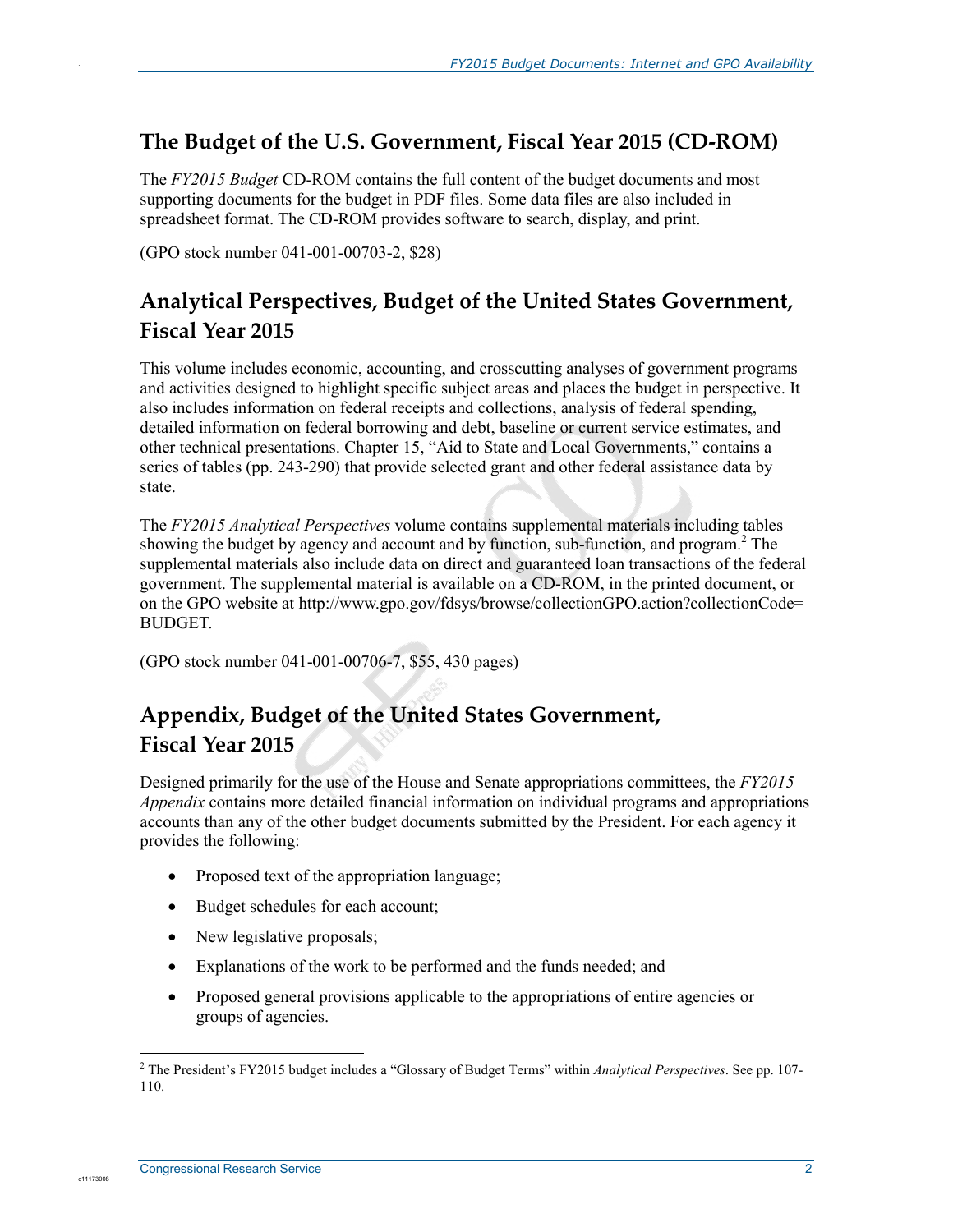Typically, these elements are distinguished by varying font, so that proposed appropriations (italics) and prior year funding (brackets) can be compared at a glance:

For necessary expenses of the Office of Inspector General in carrying out the provisions of the Inspector General Act of 1978 (5 U.S.C. App.), [\$115,437,000] *\$121,457,000*; of which not to exceed \$300,000 may be used for certain confidential operational expenses, including the payment of informants, to be expended at the direction of the Inspector General. (*Department of Homeland Security Appropriations Act, 2014*.)3

(GPO stock number 041-001-00707-5, \$78, 1,438 pages)

### **Historical Tables, Budget of the United States Government, Fiscal Year 2015**

These detailed tables cover budget deficit/surplus, outlays, receipts, discretionary and mandatory spending, federal debt, federal employment, payments for individuals, spending by function and agency, and grants to states and local governments. This volume provides some data from 1940 (or earlier) and estimates through FY2019. Historical data are adjusted by OMB to be consistent with data in the FY2015 Budget and to provide comparability over time.

(GPO stock number 041-001-00704-1, \$50, 372 pages)

#### **Mid-Session Review**

.

OMB issues revised estimates of budget receipts, outlays and budget authority in the *Mid-Session Review*. This annual document is typically released in the summer following the President's Budget submission. The FY2015 document is not currently available, but should be available in the summer on the OMB website.

(GPO stock number and ordering information not yet available)

### **Economic Report of the President, 2014**

This year's annual *Economic Report of the President*, transmitted to Congress in March 2014, presents the Administration's report on its economic policies and contains the annual report of the Council of Economic Advisors. The report is available from the Council of Economic Advisors website at http://www.whitehouse.gov/sites/default/files/docs/

full 2014 economic report of the president.pdf. It presents an overview of the nation's economic progress using text and extensive data appendices. Appendix B of the *Economic Report* includes current and historical statistics on major aspects of economic activity (pp. 359-396). Statistics include national income and expenditures from 1965 to 2013, government finance, population, employment, wages, productivity, prices, debt measures, corporate finance, and international statistics.

 3 Department of Homeland Security, Office of Inspector General, from p. 509 of the *FY2015 Budget Appendix*.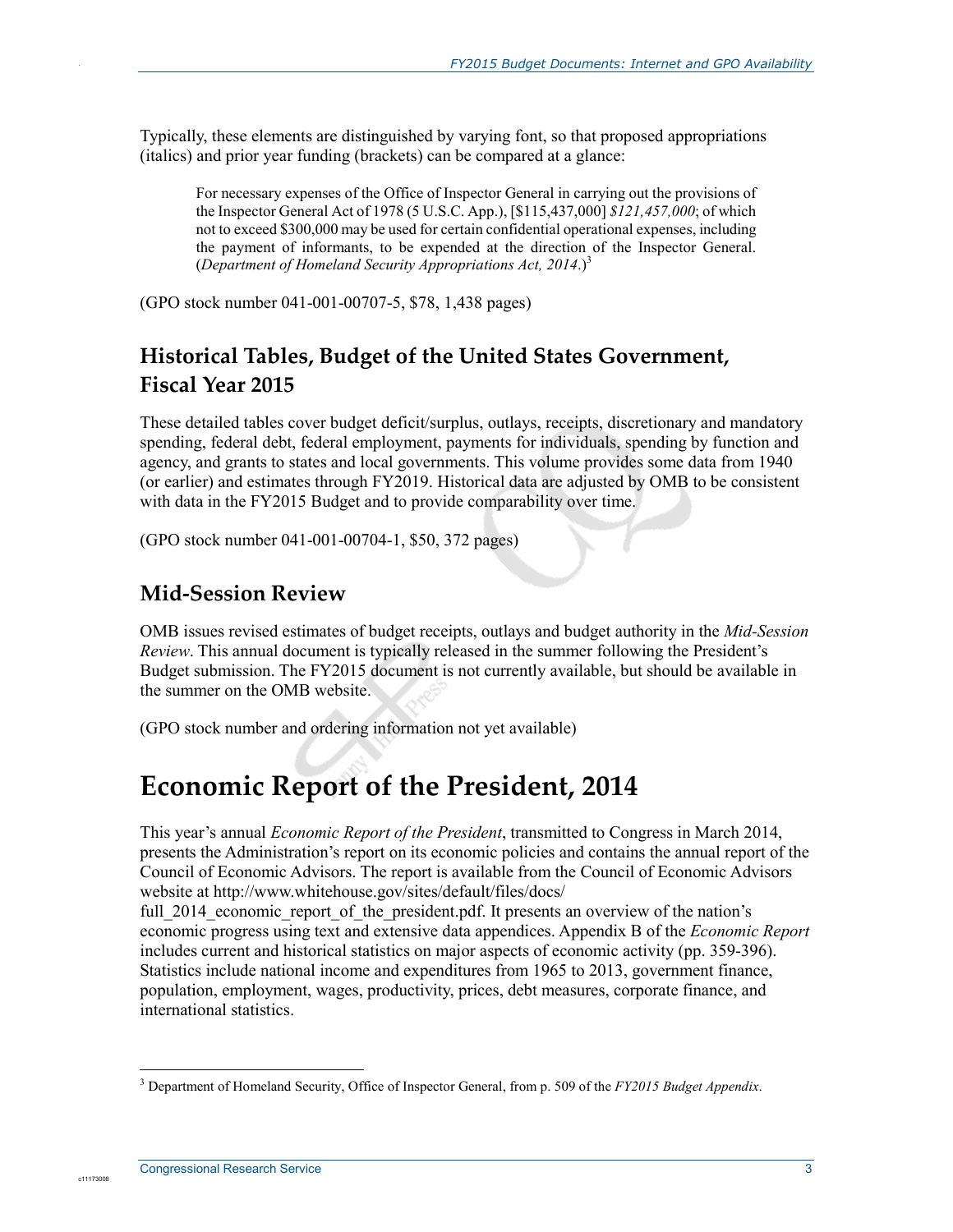The report is also available from the GPO website at http://www.gpo.gov/fdsys/browse/ collection.action?collectionCode=ERP. A searchable database of the *Economic Report of the President* for each year from 1995 to the present is also available at this site. Spreadsheet files from Appendix B of the report can be accessed at http://www.gpo.gov/fdsys/browse/ collection.action?collectionCode=ERP&browsePath=2014&isCollapsed=false& leafLevelBrowse=false&isDocumentResults=true&ycord=0.

(GPO stock number 040-000-00791-1, \$47, 396 pages)

# **Agency Budget Justifications**

After the President's budget documents are released in February, Congress begins to hold hearings on agency budget requests. Agencies must submit their budget justifications to the appropriations subcommittees holding the hearings. Budget justifications generally contain more detailed descriptions of an agency's proposals and programs than are provided in the President's budget documents. As mandated by OMB in Section 22.6 of the 2006 edition of *Circular A-11* and subsequent editions, beginning with the FY2008 budget cycle, executive agencies are required to post their congressional budget justification materials on the Internet within two weeks of transmittal to Congress.<sup>4</sup>

Typically, administration budget requests appear along with actual numbers for the immediate previous fiscal year. The content and structure of these submissions may vary and some materials may not correspond exactly with the data and information provided to Congress in other fiscal years.<sup>5</sup> A short overview on the agency budget justification request can be found within CRS Report RS20268, *Agency Justification of the President's Budget*, by Michelle D. Christensen.

FY2015 Budget justification documents for each executive agency may be accessed through CRS Report R43470, *Selected Agency Budget Justifications for FY2015*, by Justin Murray.

# **Additional Comparative Budget Data by Agency and Account**

#### **Public Budget Database, Fiscal Year 2015**

OMB maintains a publicly accessible database in Excel and comma delimited format called the *Public Budget Database*. This resource provides account level detail data on budget authority for

1

c1117300

.

<sup>&</sup>lt;sup>4</sup> Each summer, OMB issues instructions to all federal executive departments and agencies on submitting budget data and materials for inclusion in the President's budget documents. These instructions are in a document entitled *Circular No. A-11: Preparation, Submission, and Execution of the Budget*. Circular A-11 is available on the White House website at http://www.whitehouse.gov/omb/circulars\_a11\_current\_year\_a11\_toc. See Section 22.6.

<sup>&</sup>lt;sup>5</sup> Additional data may also be available directly from the agencies themselves via listed congressional liaison or governmental affairs contacts in CRS Report 98-446, *Congressional Liaison Offices of Selected Federal Agencies*, by Audrey Celeste Crane-Hirsch. A listing of agencies included within each of the 12 regular appropriations bills is available in CRS Report R40858, *Locate an Agency or Program Within Appropriations Bills*, by Justin Murray.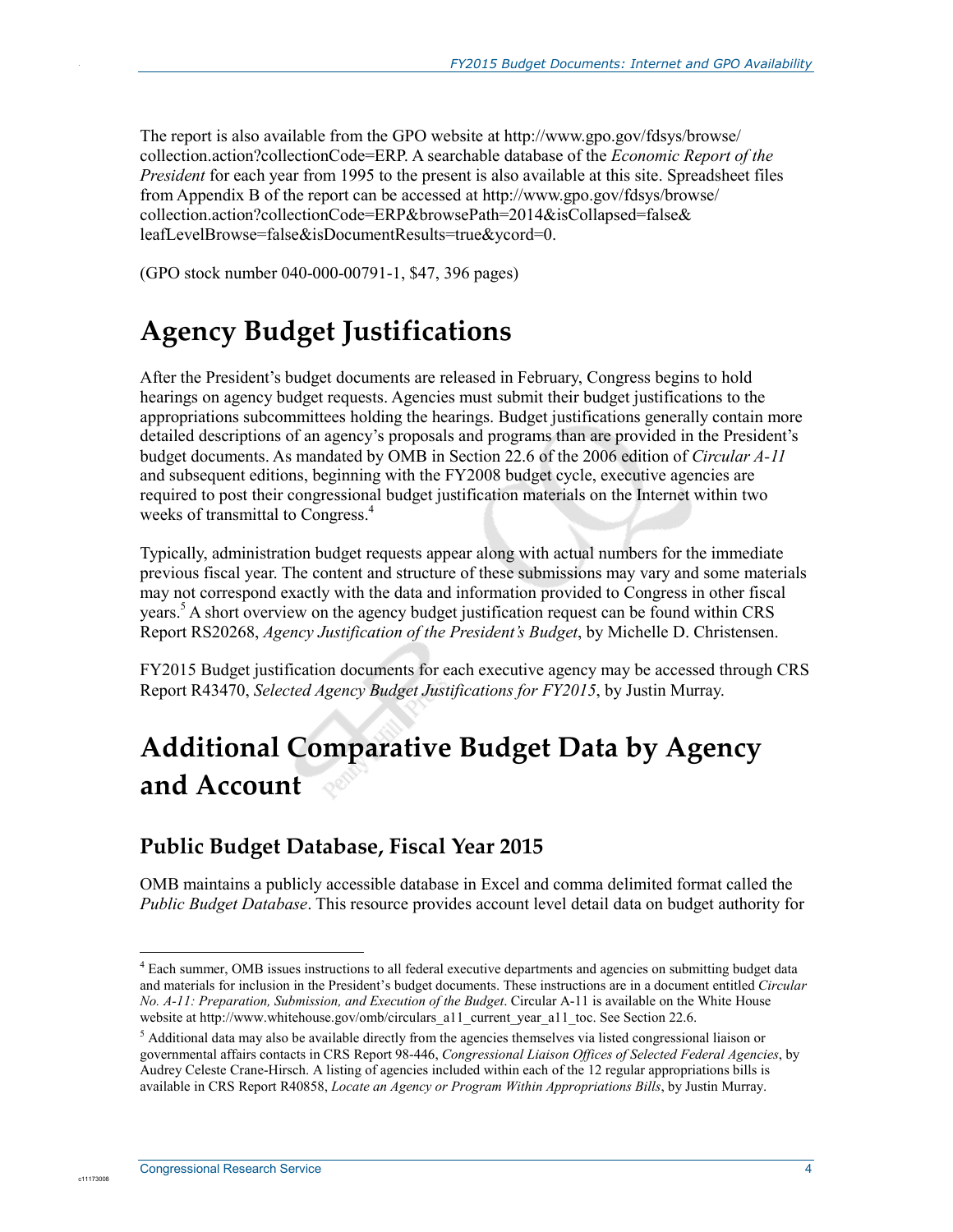the years FY1976 to FY2019, $^6$  and budget outlays and budget receipts for FY1962 to FY2019. This resource is available on the GPO FY2015 Budget website at http://www.gpo.gov/fdsys/ browse/collectionGPO.action?collectionCode=BUDGET. A user's guide in PDF format is also available on this site by clicking on the expandable tab for the document.

# **Congressional Budget Office**

#### **Budget and Economic Outlook: FY2014-FY2024**

CBO's baseline budget projections span 11 fiscal years in its reports. The *Budget and Economic Outlook* includes separate chapters on the economic outlook, outlays, and receipts. The data and projections cover FY2014 through FY2024. This document, released in February 2014, also includes discussions on current economic conditions. The report is available on the CBO website at http://www.cbo.gov/publication/45010. The website also includes underlying data, supplemental material, and baseline projections. CBO issues an annual summer update of the Budget and Economic Outlook with adjusted projections. This document and other budget and economic information, including CBO's monthly budget review are available at http://www.cbo.gov/topics/budget.

(GPO stock number 052-070-07671-2, \$32, 175 pages)

#### **Analysis of the President's FY2015 Budget**

This report provides an analysis of the President's budgetary proposals and CBO's updated baseline budget projections. The FY2015 report is available at http://www.cbo.gov/publication/45230.

(GPO ordering information is currently not available.)

# **GPO Ordering Information**

Printed copies of budget documents are available for purchase from GPO by the following methods.

- Online at the GPO website, at http://bookstore.gpo.gov/catalog/budgeteconomy/federal-budgets-year
- By telephone, (866) 512-1800 or (202) 512-0132
- By fax, (202) 512-2104
- By mail (check or money order), addressed to U.S. Government Printing Office, P.O. Box 979050, St. Louis, MO 63197-9000

<u>.</u>

c1117300

.

<sup>&</sup>lt;sup>6</sup> Budget authority data includes actual budget authority through FY2013 and estimates for FY2014 through FY2019.